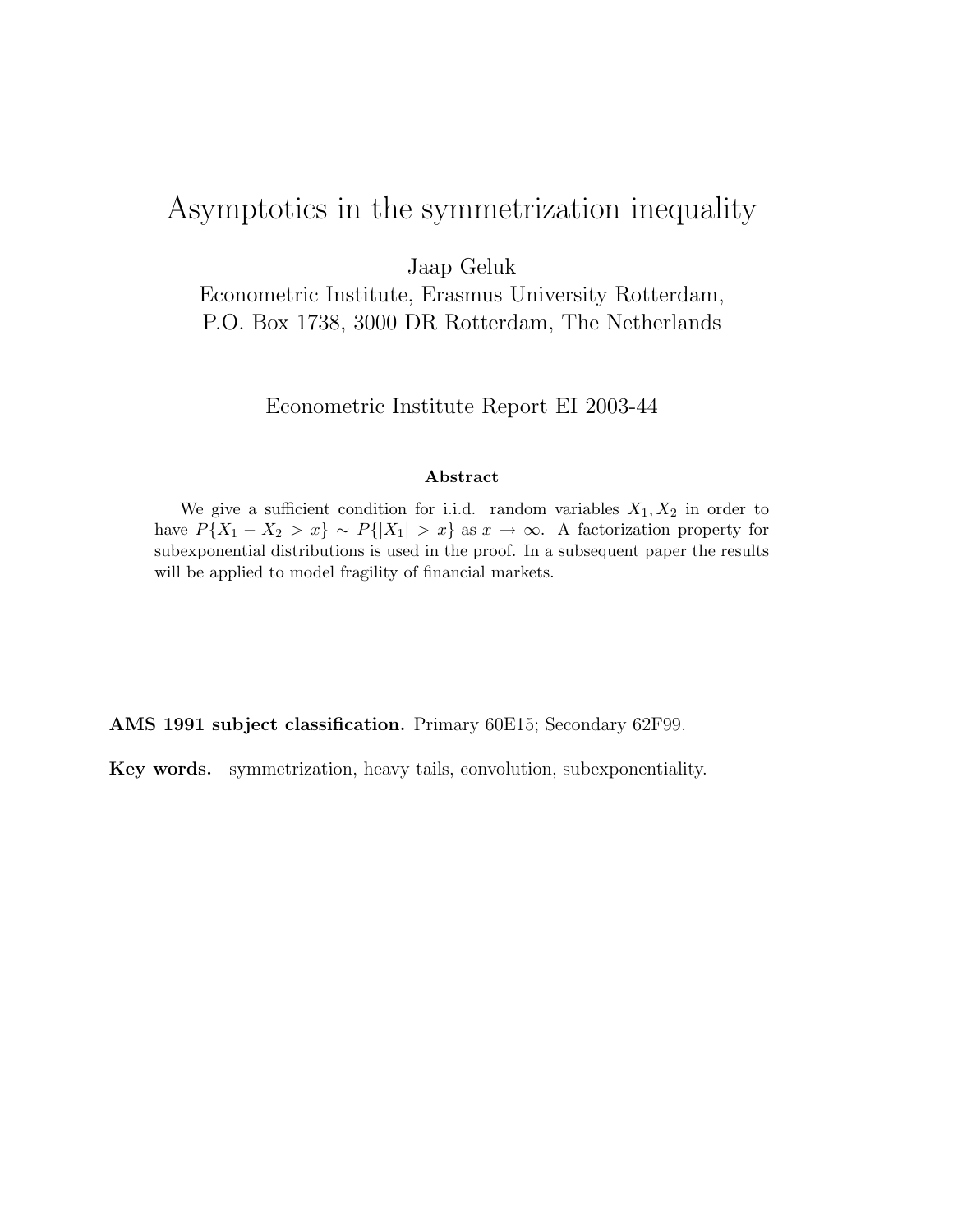### 1 Introduction and results

Suppose  $X_1, X_2$  are i.i.d. random variables with distribution function (d.f.) F. Very often messy arguments in probability theory can be avoided by using symmetrization. The symmetrization inequalities (see e.g. Feller  $[6]$ ), state that the tails of F and of the d.f.  $F_s$  of the corresponding symmetrized random variable  $X_1 - X_2$  are of comparable order.

**Theorem 1 (Symmetrization inequalities).** For  $x > 0$  we have

$$
P\{|X_1 - X_2| > x\} \le 2P\{|X_1| > \frac{1}{2}x\}.\tag{1}
$$

If  $a \geq 0$  is chosen so that  $P\{X_i \leq a\} \geq p$  and also  $P\{X_i \geq -a\} \geq p$ , then

$$
P\{|X_1 - X_2| > x\} \ge p \cdot P\{|X_1| > x + a\}.\tag{2}
$$

In particular, if 0 is a median for  $X_i$ ,

$$
P\{|X_1 - X_2| > x\} \ge \frac{1}{2}P\{|X_1| > x\}.
$$

Looking at these inequalities, it is a natural question to ask how the order of growth of the quantities on the right-hand side of both  $(1)$  and  $(2)$  compare. This suggests to consider the class of distribution function tails for which  $P\{|X_1| > \frac{1}{2}\}$  $\frac{1}{2}x\}/P\{|X_1| > x\}$  is bounded as  $x \to \infty$ , i.e. distributions with dominatedly varying tails. Tail behaviour of these random variables is well understood (see e.g. Bingham et al. [2]). However, it is possible to have

$$
P\{|X_1 - X_2| > x\} \sim cP\{|X_1| > x\} \text{ as } x \to \infty
$$
 (3)

without dominatedly varying tail behaviour, where  $c$  is a constant. In this paper we consider when this happens.

In order to get non-trivial tail behaviour as  $x \to \infty$ , the random variables need to have unbounded support. First we list some examples:

- 1. For the standard exponential distribution, the symmetrized random variable has a double exponential distribution, hence (3) is satisfied with  $c = 1$ .
- 2. For a Pareto distribution  $\overline{F}(x) := P(X > x) = x^{-\alpha}, x \ge 1$ , (3) holds with  $c = 2$ .
- 3. For the normal distribution we have  $c = \infty$ .

So, in order to obtain a non-trivial result, it seems necessary to restrict the class of distributions to consider.

Here we consider the case of the so called long-tailed distributions  $\mathscr{L}$ . For a function φ we say  $\phi \in \mathscr{L}$  to denote  $\phi(x+a) \sim \phi(x)$  for  $a \in \mathbb{R}$  as  $x \to \infty$ . A distribution function F is long tailed if it has infinite upper endpoint and  $\overline{F} \in \mathscr{L}$ , i.e. if  $\overline{F}(x+a) \sim \overline{F}(x)$  as  $x \to \infty$  (for  $a \in \mathbb{R}$ ). In this case convergence is uniform on compact subsets of R.

The class  $\mathscr L$  contains the subclass of the subexponential distributions. A distribution function F is subexponential  $(F \in \mathscr{S})$  if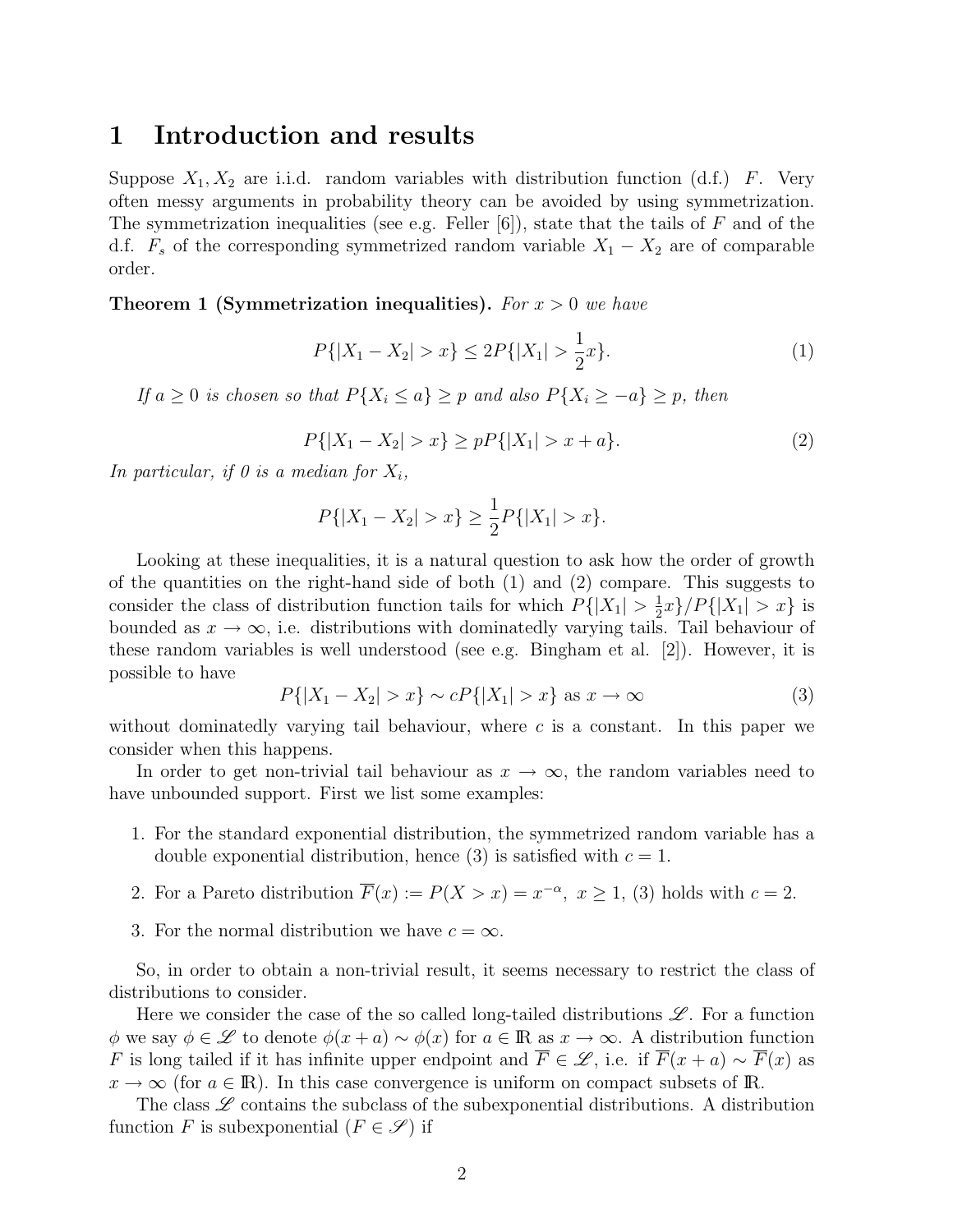$$
P(X_1 + X_2 > x) \sim 2P(X_1 > x) \text{ as } x \to \infty. \tag{4}
$$

The property of subexponentiality is usually attributed to a.s. non-negative random variables, but we will not assume this. The theory of subexponential distributions is well established by now and its relevance is obvious from applications in various areas of applied probability. For a recent review of applications of subexponentiality in different areas the reader is referred to the books by Asmussen  $|1|$  and Embrechts, Klüppelberg and Mikosch [5].

In case X, Y are independent random variables, we write  $F * G$  for the d.f. of the convolution  $X + Y$ ,  $\overline{F} * \overline{G}(x) = P(X + Y > x)$ . Moreover we will write  $H = F * G$  for the d.f. of the sum  $X + Y$ .

It is well-known that the sum of two independent, not identically distributed subexponential random variables X and Y is not necessarily subexponential. See ([9]) for a counterexample. A useful notion is the so called max-sum equivalence, which was introduced in Embrechts and Goldie ([4]).

**Definition 1.** F and G are said to be max-sum equivalent, written  $F \sim_M G$  if

$$
\overline{F} * \overline{G}(x) \sim \overline{F}(x) + \overline{G}(x), \ x \to \infty.
$$
 (5)

Note that  $\overline{F}(x) + \overline{G}(x) \sim \overline{F}(x) + \overline{G}(x) + \overline{F}(x)\overline{G}(x)$ , so we may rewrite (5) as

$$
P(X + Y > x) \sim P(X \vee Y > x) \ (x \to \infty), \tag{6}
$$

which explains the terminology. Subexponentiality can be expressed in terms of the relation  $\sim_M$  as well:  $F \in \mathscr{S}$  if and only if  $F \sim_M F$ .

The following result shows that for long tailed distributions, asymptotic equivalence in the symmetrization inequality in the sense of (3) with  $c = 2$  is connected to membership of the class of subexponential distributions.

In Embrechts and Goldie [4], Thm. 1, it is proved that if  $F \in \mathscr{L}, G \in \mathscr{S}$ , and  $\sup_x \overline{G}(x)/\overline{F}(x) < \infty$ , then  $F \in \mathscr{S} \Leftrightarrow F * G \in \mathscr{S}$ . A key component in the proof of our main result is the following improvement.

**Theorem 2.** If  $F, G \in \mathscr{L}$  and  $\sup_x \overline{G}(x)/\overline{F}(x) < \infty$ , then  $F \in \mathscr{S} \Leftrightarrow F * G \in \mathscr{S}$ .

In this case we have

$$
\overline{H}(x) \sim \overline{F}(x) + \overline{G}(x) \ (x \to \infty).
$$
 (7)

In the following we use the notation  $F_s$  for the d.f. of the symmetrized random variable  $X_1 - X_2$  and  $F_a$  for the distribution function of  $|X_1|$ . Moreover we denote the d.f. of  $-X$ by  $F^-$ .

**Theorem 3.** Suppose  $X_1, X_2$  are i.i.d. random variables with unbounded support.

• Suppose one endpoint is finite and

$$
P(|X_1| > x + a) \sim P(|X_1| > x) \text{ for } a \in \mathbb{R} \text{ as } x \to \infty.
$$
 (8)

Then (3) holds with  $c = 2$ .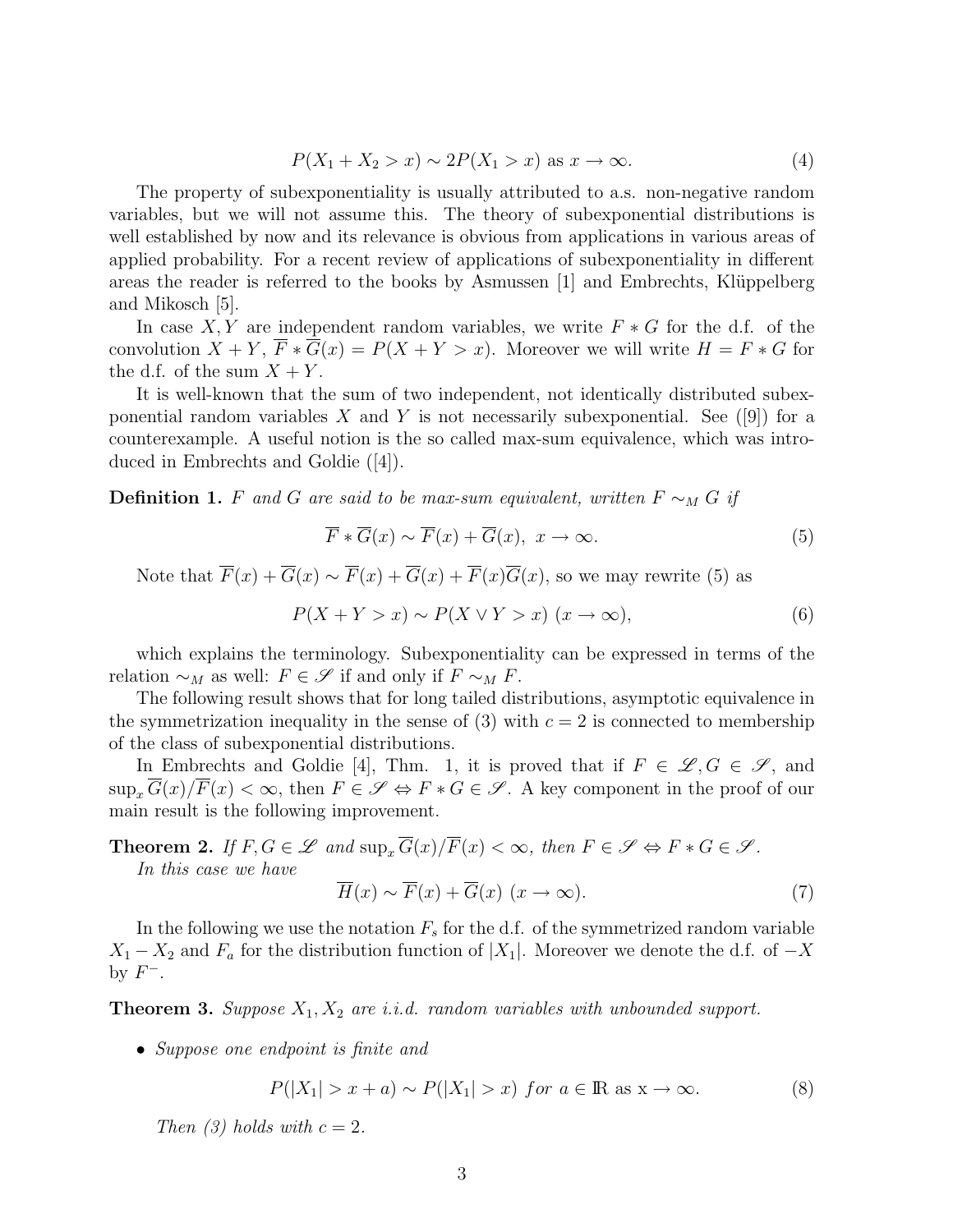- Suppose the distribution has support  $(-\infty,\infty)$  and  $F, F^- \in \mathscr{L}$ . Then the following statements are equivalent.
	- 1.  $F_a \in \mathscr{S}$
	- 2.  $F_s \in \mathscr{S}$

Moreover, if 1 or 2 holds, then  $(3)$  holds with  $c = 2$ .

## 2 Proofs

In proving properties of subexponential distributions, it is often easy to assume that the variables are non-negative. This is not a very restrictive assumption, since subexponentiality is essentially a property of the right tail of the distribution function. This is confirmed by the following two lemmas, which include subexponential distributions since  $\mathscr{S} \subset \mathscr{L}$ . We will use the notation  $a \vee b$  for the maximum max $(a, b)$ .

**Lemma 1.** Let X, Y be independent with distribution functions  $F, G \in \mathcal{L}$ . Then as  $x\rightarrow\infty$ 

$$
P(X^+ \vee Y > x) \sim P(X \vee Y > x). \tag{9}
$$

and

$$
P(X^+ + Y > x) \sim P(X + Y > x).
$$
 (10)

*Proof of Lemma 1.* The first part is proved by observing that as  $x \to \infty$ 

$$
P(X \vee Y > x) \sim \overline{F}(x) + \overline{G}(x) = P(X^+ > x) + P(Y > x) \sim P(X^+ \vee Y > x).
$$

In order to prove the second statement note that

$$
P(X^+ + Y > x) = P(X + Y > x) + \int_{-\infty}^{0} (\overline{G}(x) - \overline{G}(x - y))dF(y).
$$

Divide the integral on the right-hand side by  $\overline{G}(x)$  and let  $x \to \infty$ . Application of Lebesgue's theorem on dominated convergence shows that the limit is 0. It follows that

$$
P(X^{+} + Y > x) = P(X + Y > x) + o(\overline{G}(x)),
$$
\n(11)

where  $o(\overline{G}(x)) \geq 0$ . Note that for  $x > 0$ 

$$
\overline{G}(x) = P(Y > x) \le P(X^+ + Y > x),
$$

hence  $(10)$  follows.

The following result is well known (see e.g. Willekens [13], Omey [10]).

**Lemma 2.**  $F \in \mathscr{S}$  if and only if  $F^+ \in \mathscr{S}$ , where  $F^+$  is the d.f. of  $X^+ = X \vee 0$ . Moreover if X and Y are r.v.'s satisfying  $P(X > x) \sim P(Y > x)$  (x → ∞), then  $F \in \mathscr{S}$  if and only if  $G \in \mathscr{S}$ .

 $\Box$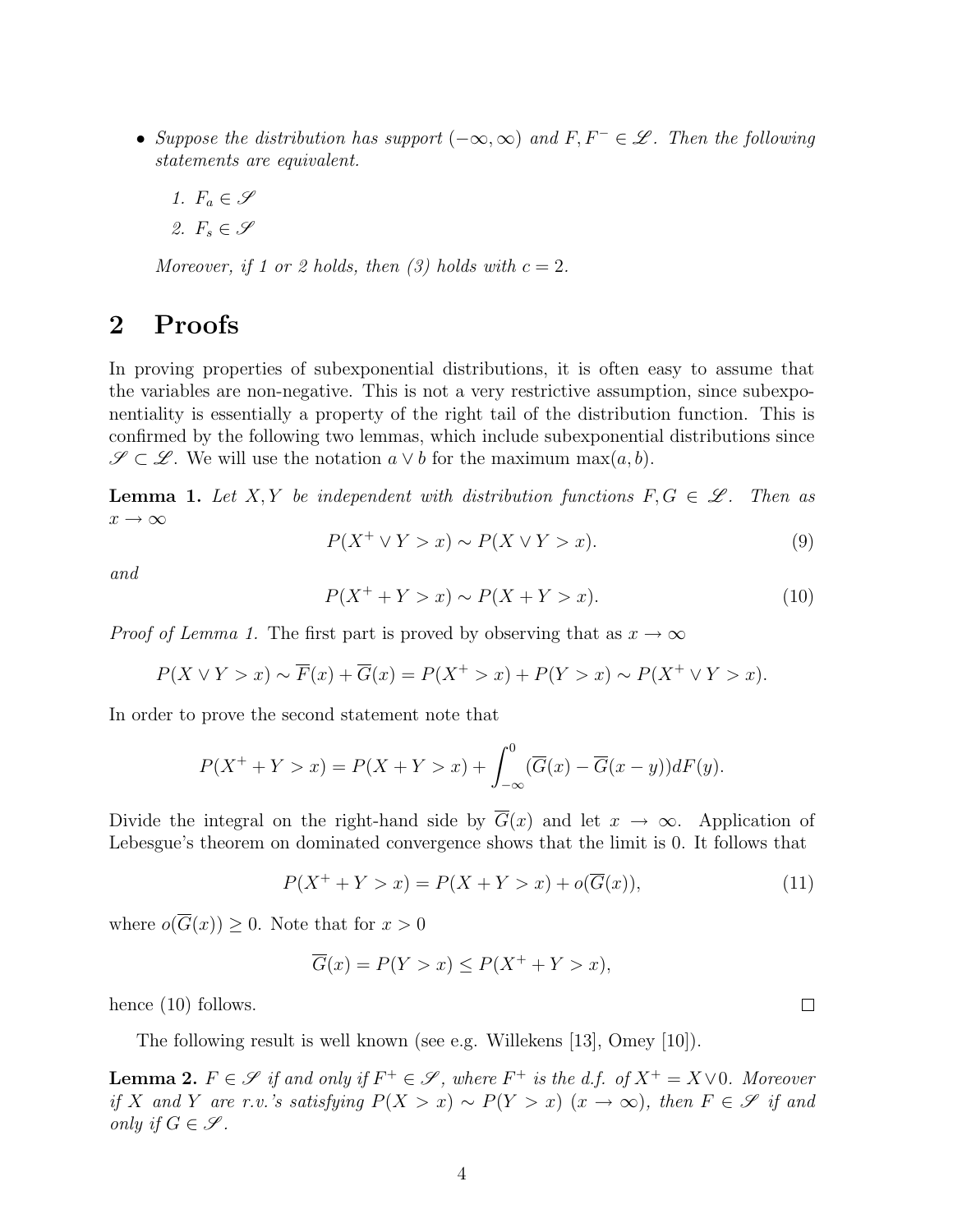*Proof of Lemma 2.* Twice application of Lemma 1 (take  $F = G$ ) shows that  $P(X^+ + Y^+)$  $f(x) \sim P(X + Y > x)$  ( $x \to \infty$ ). The proof of the second statement now follows from the first part and the corresponding property for non-negative random variables with a subexponential distribution function.  $\Box$ 

In the lemmas below we assume that  $X, Y$  are independent random variables with distribution functions  $F, G$  and  $H = F * G$  is the distribution function of  $X + Y$ .

**Lemma 3.** Let  $F \in \mathcal{S}$  and  $G \in \mathcal{S}$ . Then the following are equivalent:

- 1.  $H \in \mathscr{S}$ ,
- 2.  $F \sim_M G$ ,
- 3.  $pF + (1 p)G \in \mathscr{S}$  for some (all) p satisfying  $0 < p < 1$ .

*Proof of Lemma 3.* Since  $F, G \in \mathscr{S} \subset \mathscr{L}$ , it follows from Lemmas 1 and 2 that  $P(X+Y)$  $f(x) \sim P(X^+ + Y^+ > x)$ . Since  $\mathscr S$  is closed under asymptotic equivalence (see e.g. Pakes [11] or Teugels [12]), we may assume that  $X, Y$  are a.s. non-negative. In this case the lemma is theorem 2 in Embrechts and Goldie [4].  $\Box$ 

**Lemma 4.** a ([4], Thm. 3b)  $\mathcal{L}$  is closed under convolution.

- b ([4], Lemma 1) If  $H \in \mathscr{S}$  and the d.f. of  $X \vee Y$  is in  $\mathscr{L}$ , then  $F \sim_M G$ .
- c ([8], Theorem 2.1) If  $F, G \in \mathscr{L}$  and  $m \leq \overline{F}(x)/\overline{G}(x) \leq M, x > 0$  for some constants  $m, M \in (0, \infty)$ , then  $F \in \mathscr{S} \Leftrightarrow G \in \mathscr{S}$ .
- d  $F \in \mathscr{S}$  if and only if the d.f. of  $aX + b$  is subexponential for some (all)  $a > 0$  and  $b \in \mathbb{R}$ .
- *Proof of Lemma 4.* a-c Note that in view of Lemma 2, we may assume that  $X, Y$  are a.s. non-negative.
	- d This is an easy consequence of the fact that  $\mathscr{S} \subset \mathscr{L}, \mathscr{S}$  is closed under asymptotic equivalence and (6).

*Proof of Theorem 2.* a Suppose  $F \in \mathcal{S}$ . Again we may assume that X, Y are a.s. non-negative. Note that as in the proof of Prop. 1 in Embrechts et al. [3], we find  $\overline{H}(x) = O(\overline{F}(x))$  as  $x \to \infty$ , hence

$$
1 \le \overline{H}(x)/\overline{F}(x) \le c \text{ for some constant } c > 0. \tag{12}
$$

Since  $F \in \mathscr{S} \subset \mathscr{L}$ , in view of Lemma 4a we have  $H \in \mathscr{L}$ . Using the inequality (12) and  $F, H \in \mathscr{L}, F \in \mathscr{S}$ , application Lemma 4c shows that  $H \in \mathscr{S}$ . Observe that (since  $F, G \in \mathscr{L}$ ) the d.f. of  $X \vee Y$  is in  $\mathscr{L}$ , being asymptotic to  $\overline{F}(x) + \overline{G}(x)$ . Because  $H \in \mathscr{S}$ , application of Lemma 4b shows that (7) holds.

 $\Box$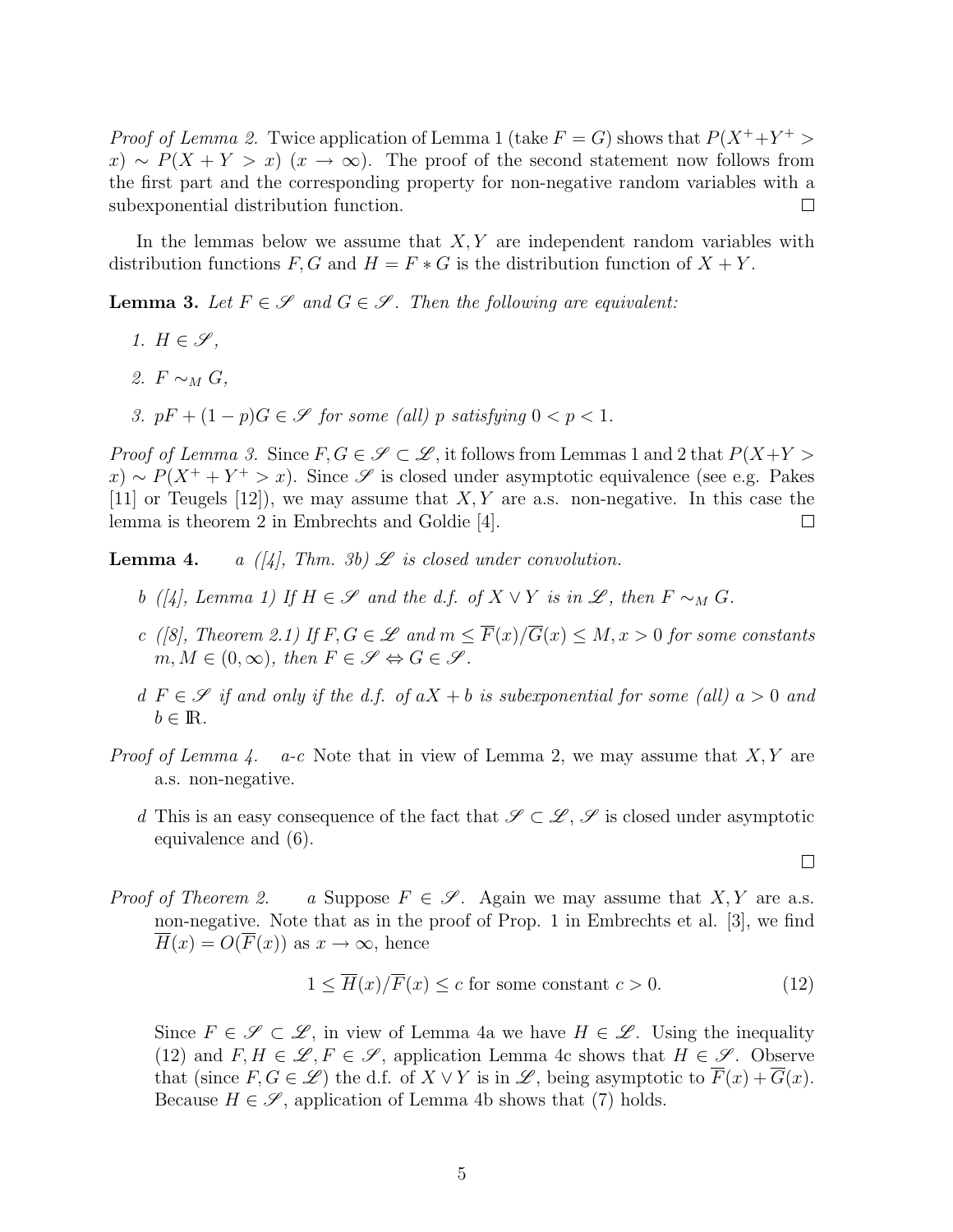b Suppose  $H \in \mathscr{S}$ . We may assume that X, Y are a.s. non-negative. Note that  $P(X \vee Y > x + a) \sim P(X > x + a) + P(Y > x + a) \sim P(X > x) + P(Y > x) \sim$  $P(X \vee Y > x)$ . Since  $H \in \mathscr{S}$ , we can apply Lemma 4b to see that (7) holds. As a consequence we have  $\sup_x \overline{H}(x)/\overline{F}(x) < \infty$ . Since  $\overline{F}(x)/\overline{H}(x) \leq 1$ , we may use Lemma 4c to find  $F \in \mathscr{S}$ .

### Proof of Theorem 3.

• In view of the assumption (8) and the fact that the distribution of  $X_1 - X_2$  is symmetric around zero, we may assume that the support is  $[0, \infty)$ . Then  $P(X_1 X_2 > x$ ) =  $\int_0^\infty P(X_1 > x + y)dF(y)$  and consequently, by (8) and Fatou's Lemma, it follows that

$$
\liminf_{x \to \infty} \int_0^\infty \frac{P(X_1 > x + y)}{P(X_1 > x)} dF(y) \ge 1
$$

The integral on the left-hand side is bounded above by 1, using monotonicity, which completes the proof.

•  $1 \Rightarrow 2$  Take  $X_1, X_2, X_3$  i.i.d. with d.f. F. Since  $F_a \in \mathscr{L}$  and  $F \in \mathscr{L}$  we can apply Theorem 2a (the only if statement) to find that the d.f. of  $X_1 + |X_2|$  is subexponential and

$$
P(X_1 + |X_2| > x) \sim 2P(X_1 > x) + P(X_1 < -x).
$$

Using Theorem 2a again, it follows that  $X_1 - X_3 + |X_2|$  has a d.f. in  $\mathscr S$  and

$$
P(X_1 - X_3 + |X_2| > x) \sim 2P(|X_1| > x),\tag{13}
$$

 $\Box$ 

hence

$$
P(X_1 - X_3 + |X_2| - a > x) \sim 2P(|X_1| > x),
$$

where a is as in  $(2)$ . In view of the symmetrization inequality  $(2)$  we may apply Theorem 2b to find that  $X_1 - X_3$  has d.f.  $F_s \in \mathscr{S}$  and

$$
P(X_1 - X_3 + |X_2| > x) \sim P(X_1 - X_3 > x) + P(|X_2| > x). \tag{14}
$$

 $2 \Rightarrow 1$  Note that with a the constant in (2) we may apply Theorem 2a to find that  $X_1 - X_2 + |X_3| - a$  has a d.f. in  $\mathscr{S}$ , hence  $X_1 - X_2 + |X_3|$  has a subexponential distribution function.

Note that the distributions of  $-X_2$  and  $X_1 + |X_3|$  are long tailed and with a the same constant as in (2) we have

$$
P(X_1 + |X_3| > x) \ge P(X_1 - X_3 > x) \ge \frac{p}{2} P\{|X_2| > x + a\}
$$

$$
\sim \frac{p}{2} P(|X_2| > x) \ge \frac{p}{2} P(-X_2 > x).
$$